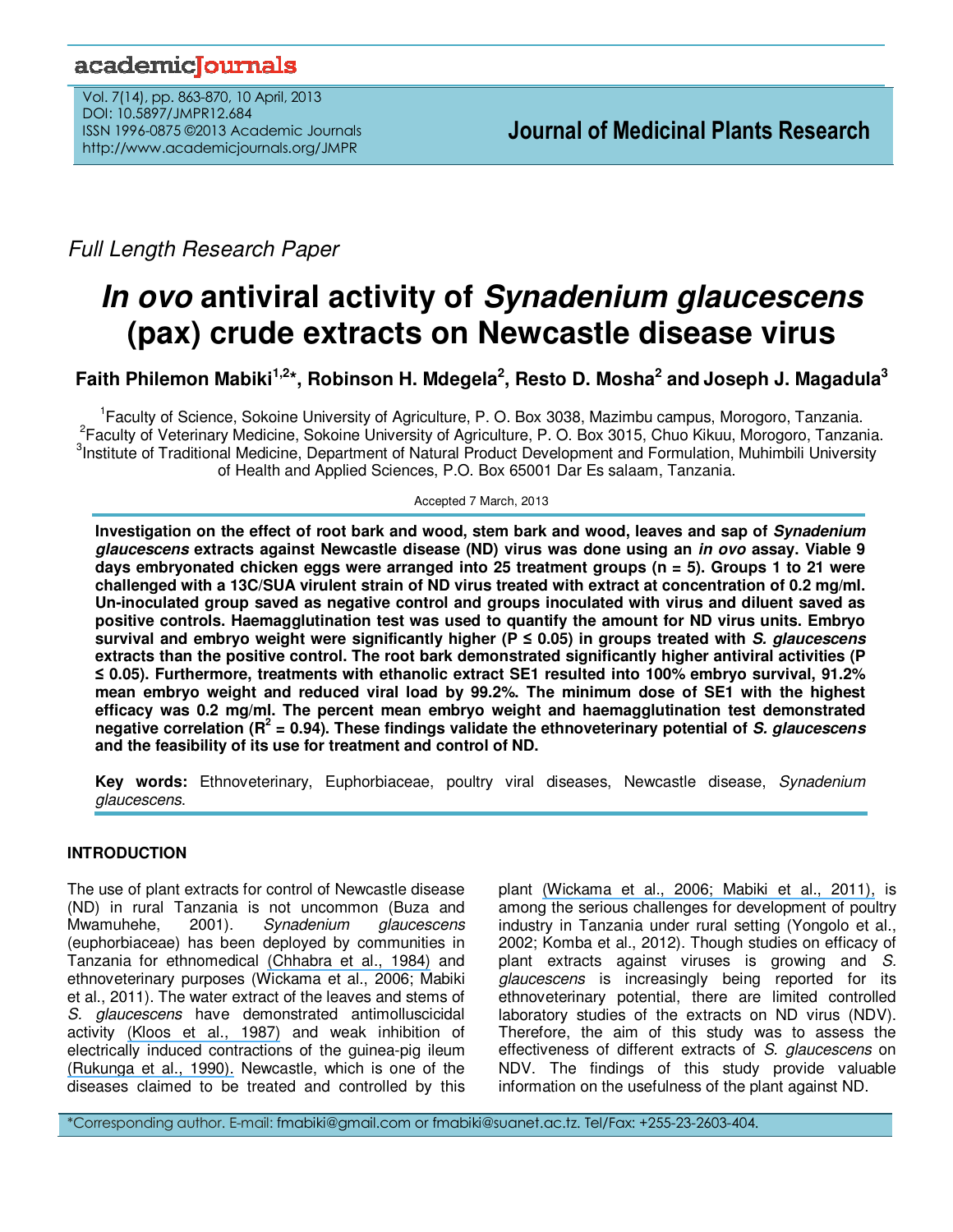| Plant part (PP)  | <b>PP</b><br>Code | <b>Extract codes</b>             |                     |                 |                            |  |
|------------------|-------------------|----------------------------------|---------------------|-----------------|----------------------------|--|
|                  |                   | Laboratory sequential extraction |                     |                 |                            |  |
|                  |                   | Petroleum ether (P)              | Dichloromethane (D) | Ethanol (E)     | Traditional extraction (T) |  |
| Root Bark        |                   | SP <sub>1</sub>                  | SD <sub>1</sub>     | SE <sub>1</sub> | ST1                        |  |
| Root wood        | 2                 | SP <sub>2</sub>                  | SD <sub>2</sub>     | SE <sub>2</sub> | ST <sub>2</sub>            |  |
| <b>Stem Bark</b> | 3                 | SP <sub>3</sub>                  | SD <sub>3</sub>     | SE <sub>3</sub> | ST <sub>3</sub>            |  |
| Stem Wood        | 4                 | SP <sub>4</sub>                  | SD <sub>4</sub>     | SE <sub>4</sub> | ST <sub>4</sub>            |  |
| Leaves           | 5                 | SP <sub>5</sub>                  | SD <sub>5</sub>     | SE <sub>5</sub> | ST <sub>5</sub>            |  |
| Sap              | 6                 | na                               | na                  | na              | ST <sub>6</sub>            |  |

**Table 1.** The coding of extracts.

S: S*ynadenium*; na: not applicable

**Table 2.** Grouping and treatment allocation for the *in ovo* assay.

| Group $(G)$ : $n = 5$ | Treatment                                                     |  |  |
|-----------------------|---------------------------------------------------------------|--|--|
| G1 to G15             | $NDV + extract + DMSO$ ; 15 different extracts (SP/SD/SE 1-5) |  |  |
| G16 to G21            | $NDV + extract + DMSO$ ; 6 different extracts (ST 1-6)        |  |  |
| G22                   | NDV alone $(V+)$                                              |  |  |
| G23                   | $NDV + DMSO (V+)$                                             |  |  |
| G <sub>24</sub>       | Egg + DMSO + Sample $(VS+)$                                   |  |  |
| G25                   | Untreated embryonated chicken egg, ECE (V-)                   |  |  |

#### **MATERIALS AND METHODS**

#### **Plant collection and processing**

Aided by local informants and botanist, the fresh plants were collected in Njombe region, Njombe district in Southern Highlands of Tanzania. The samples were identified and confirmed by a botanist and voucher specimen was stored in the herbarium at the Botany Department, College of Natural and Applied Sciences of the University of Dar es Salaam (UDSM) in Tanzania with specimen's number HOS/FM 3672. The roots, stems and leaves of *S. glaucescens* were cleaned and mechanically separated to get five parts; the root bark, root wood, stem bark, stem wood, and leaves. The parts were used as fresh or air dried and pulverized to a particle size of 1 mm for use. The sap was used as fresh.

#### **Extraction of samples**

In the laboratory sequential extraction (LSE), the dry samples were soaked sequentially in petroleum spirit, dichloromethane and then ethanol twice each for 72 h for each solvent. After filtration, the extracts were dried using rotary evaporator to obtain 15 crude extracts. Extracts for use were dissolved in dimethyl sulphoxide (DMSO) to make a concentration of 0.2 mg/ml. Traditional method of extraction (TE) was adopted from traditional practitioners and users of the plant. 100 g of fresh samples were mixed with 2 L of water and was boiled while allowing evaporation, till the volume of the solution was reduced to 100 ml. The sap was used after four fold dilution. The extracts from both methods were coded as indicated in Table 1. The extracts were stored at 4°C before being used for antiviral tests.

#### **Antiviral screening**

The test organism 13C/SUA NDV strain, supplied by the Bacterio-

logy and Mycology Laboratory, Department of Veterinary Microbiology and Parasitology, Sokoine University of Agriculture was used. *In ovo* assay following the procedure by Sally (1998) and Senne (2002) with slight modification was used to test the antiviral potential of *S. glaucescens* extracts. Embryonated chicken eggs (ECE) of 9 days old were checked for viability by candling before being used. The ECE were randomized into 25 groups  $(n = 5)$ , allocated as shown in Table 2. A hole was made through egg shell just above the air sac to allow vertical inoculation of 0.1 ml of the inoculum. The inoculum was prepared by mixing 0.1 ml virus suspension and 0.9 ml crude extract (0.2 mg/ml). After inoculation, the inoculated site was sealed with paraffin wax, and then the eggs were kept at 4°C (refrigerated) for 1 h. The eggs were then incubated at 37°C for 5 days with the air sac uppermost. Uninoculated eggs (V-), eggs with virus suspension only (V+) and eggs injected with DMSO and virus (VS+) served as controls for all experiments.

The challenged ECE were observed daily for death of embryo for 4 days. After 5 days, the eggs were chilled and growing embryos were observed for growth and weight change. The assessments of antiviral activity were based on survival of the embryo; percentage mean embryo weight (%MEW) (Equation 1) and the viral load in the allantoic fluid during harvesting.

$$
MEW (\%) = \frac{MEW \text{ of the embryo harvested from treated ECE}}{MEW \text{ of embryos from untreated ECE (V-)}} \times 100
$$

#### **Dose dependent study**

The dose dependent study was done using the ethanolic extract of the root bark which demonstrated the highest antiviral activity against NDV. The extract concentration ranging from 0.05 to 0.3 mg/ml was used. The assessments of antiviral activity were based on the weights of the embryo, their survival and physical observation.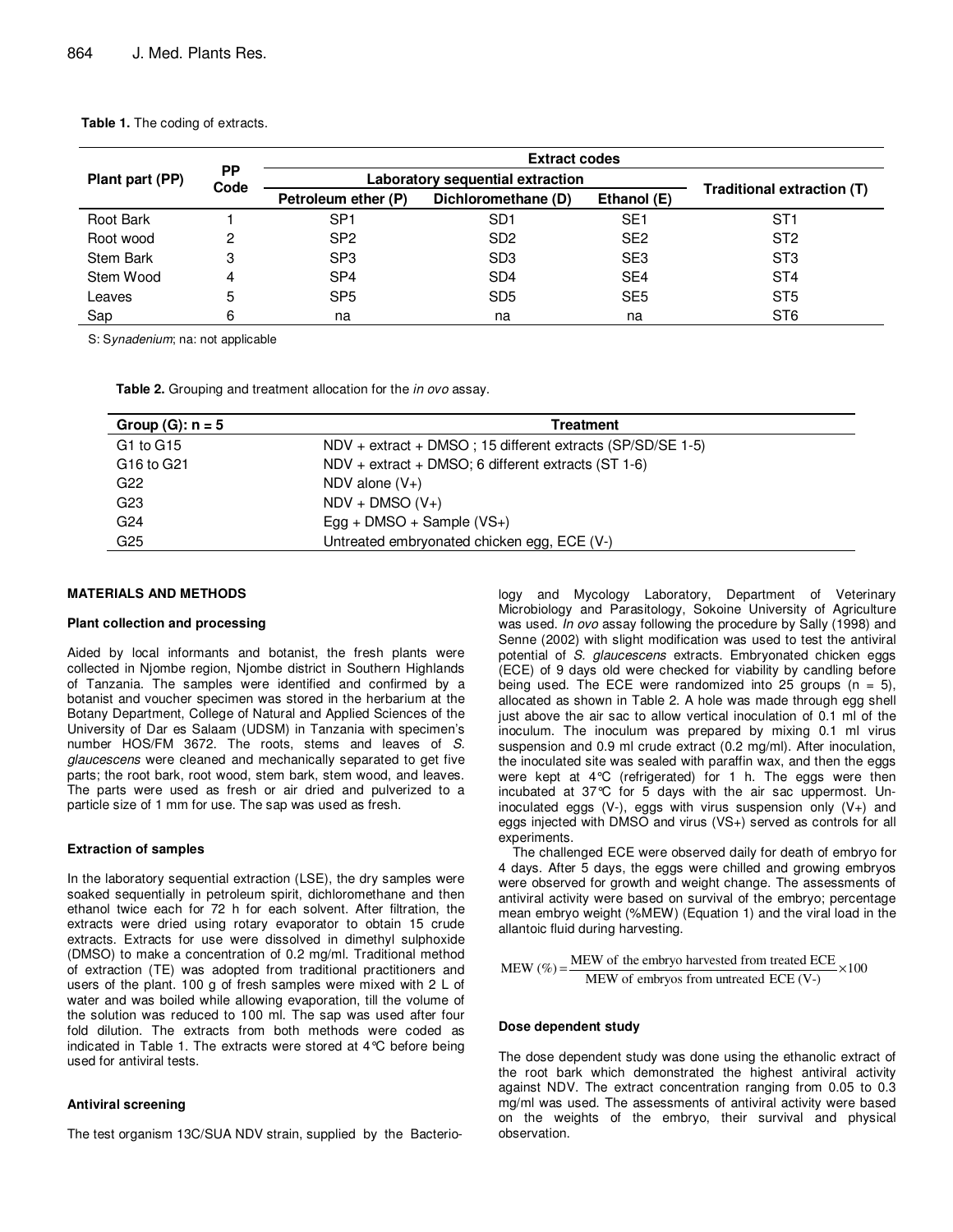#### **Haemagglutination (HA) test of the allantoic fluid collected from ECE challenged with the inoculums**

HA test was used to quantify the amount of NDV using two fold dilutions in a V-shaped 96 well micro titre plates. One percent chicken red blood cells were two fold diluted, and then titrated with allantoic fluid collected from NDV challenged ECE with NDV. After allowing it to stand for 45 min at room temperature (28°C), the end point was recorded for interpretation and calculation of the HA titre. Micro wells with a sharp button of red blood cells at the bottom were considered HA negative, while the ones with a hazy film of red blood cells or no button at the bottom of the V-bottom well were considered HA positive. The endpoints for HA were used in calculation of the HA titre of the test samples and the reduction of viral load due to extracts exposure (Equation 2).

Reduced HA (*%*) = 
$$
\frac{C - E}{C} \times 100
$$

where C= the base two logarithmic HA titre of the virus control and E= the base two logarithmic HA titre of the Challenged ECE.

Haemagglutination inhibition (HI) test against NDV antibodies in hatched chicks Ten eggs challenged with the inoculums of NDV with SE1 and 10 eggs EV were left to hatch 12 days post treatment. Serological testing protocol for the HI test as previously described by Allan and Gough (1974) with slight modification was used to detect the presence of antibodies against NDV in chickens on days 0 and 7 post hatching. Sera prepared from hatched chicks blood samples were made into two fold serial dilution with PBS in micro titre plate up to the 11th well, while the 12th wells column were left with neat sera that served as control. The 4 HA units NDV antigen were added up to the 11th well and kept at 28°C for 25 to 30 min. A 1% volume of chicken red blood cells (RBCs) suspension in phosphate buffered saline (PBS) prepared from centrifuged and washed chicken blood was added into each well. The samples forming a button shaped settling of RBCs were recorded as positive and the maximum dilution of each sample causing HI was considered as the end point.

#### **Statistical analysis**

Data collected were analyzed using CoStat Version 6.400, (CoHort Software, USA). The weights for different groups were reported in %MEW ± Standard deviation at 95% confidence interval. The differences of MEW were further analyzed by one-way analysis of variance (ANOVA) and significance was reported at  $P \le 0.05$ . Comparison of means was performed by Tukey-Kramer test.

# **RESULTS**

### **Antiviral activity of extracts obtained by sequential laboratory extraction method**

The results on the antiviral activities of the extracts against the NDV in ECE showed that there was a significant difference in activity between extracts ( $P \le 0.05$ ). The %MEW of treated ECE ranged between 22 and 92% as compared to the unchallenged ECE (Figures 1 to 3). Generally, the embryos treated with ethanolic extracts demonstrated higher %MEW well above 50%, implying more activity from extracts of this solvent as compared to P and D solvents. The results further indicated that %MEW for SE1 were significantly higher ( $P \le 0.05$ ) as compared to other ethanolic extracts (Figure 1). There was no significant difference (P> 0.05) between the %MEW of the extracts SP3 (18.2%), SP5 (19.1%), SD1 (17.2%), SD4 (22.8%), SE2 (22.7%) and the two positive controls  $EV_{+}$  (12.8%) and  $EV_{+}$  (18.6). All embryos in two positive control groups died within 30 h, while those treated with the extracts that had similar level of activity demonstrated up to 70% death of embryos in five days of observation. The %MEW of the SE1C had no significant difference with the EV-.

## **Antiviral activity of extracts obtained by the traditional extraction method**

The results from extracts obtained by local extraction method against the ECE challenged with NDV are as shown in Figure 2. The results show that there was a significant difference in activity between extracts ( $P \leq$ 0.05). Extract ST2 of the root wood demonstrated higher MEW of 91.6% implying higher activity than other extracts. There were no deaths of embryos observed from these extracts. There was no significant difference (P > 0.05) among %MEW of ST1 (88.5%), ST3 (84.05%) and ST2 (91.6%) extracts. No significant difference (P > 0.05) of %MEW between ST4 (49.8%) and ST5 (49%) was observed. In these groups, 20 to 100% death of embryos was observed from days 2 to 5 and the difference was significant (P  $>$  0.05). ST6 demonstrated the least activity with %MEW of 28.4% which was lower and not significant ( $P < 0.05$ ) when compared with the positive control, with 100% death of embryo within 16 h.

# **HA test results for ECE challenged with the inoculum**

The HA results for ECE challenged with the inoculum are as shown in Figure 3. The viral load in eggs challenged with NDV mixed with extracts was reduced to 99.6%, which was the highest. The lowest HA tires were recorded in allantoic fluids from ECE treated with ST1, ST2 and ST3 extracts prepared using traditional extraction method, each showing the 2 HA units equivalent to 99.6% reduction of the viral load. SP2, SP4, SE1, SE3 and SE5 demonstrated similar HA titres of 3 HA units equivalent to 99.2% reduction of virus units as compared to the EVS+. The highest viral load was on ECE treated with SP5, SD1, SD2 and SD4 extracts with512 HA units. The mean antibody titres against NDV in hatched chicks at concentration of 0.2 mg/ml were all negative.

#### **Relationship between percent mean weight of embryo and HA titres**

The HA titres correlated well with the %MEW with  $R^2 =$ 0.94 for extracts extracted using laboratory method and  $R^2$  = 0.97 for extracts extracted using the traditional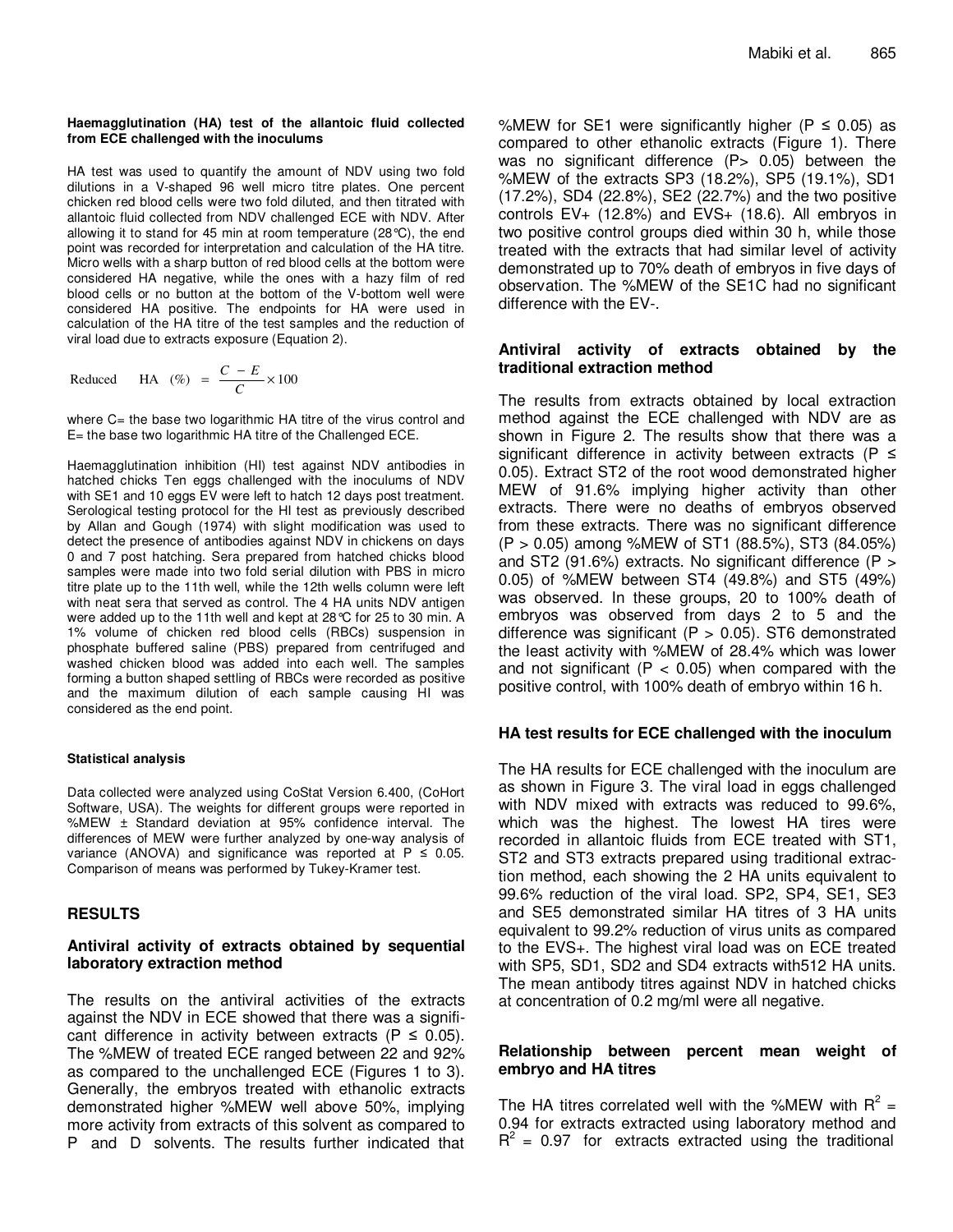

**Figure 1.** Percentage of embryo weights in eggs infected with NDV and treated with extracts in comparison to the negative control. Where, S= *Synadenium*, P= Petroleum ether, D= Dichloromethane, E= Ethanol, No. 1, 2, 3, 4, 5 = root bark, root wood, stem bark, stem wood and leaves, respectively,  $EV_+$  = Positive control group of eggs inoculated with a NDV treated with extracts; EVS+ Positive control group of eggs inoculated with a NDV and DMSO, EV- Negative control group of un-inoculated eggs and SE1C -Egg with Extract SE1 alone. Extracts with the same letter were not significant different ( $P > 0.05$ ).



**Figure 2.** Percentage of embryo weights in eggs infected with NDV treated with extracts extracted using traditional method. Extracts with the same letter were not significant different (P > 0.05). Where, S= *Synadenium*, T= Traditional extraction, No. 1, 2, 3, 4, 5, 6= root bark, root wood, stem bark, stem wood, leaves and Sap, respectively. EV+= Positive control group of eggs inoculated with a NDV treated with extracts; EVS+ Positive control group of eggs inoculated with a NDV and DMSO, EV- Negative control group of un-inoculated eggs. Extracts with the same letter were not significant different ( $P > 0.05$ )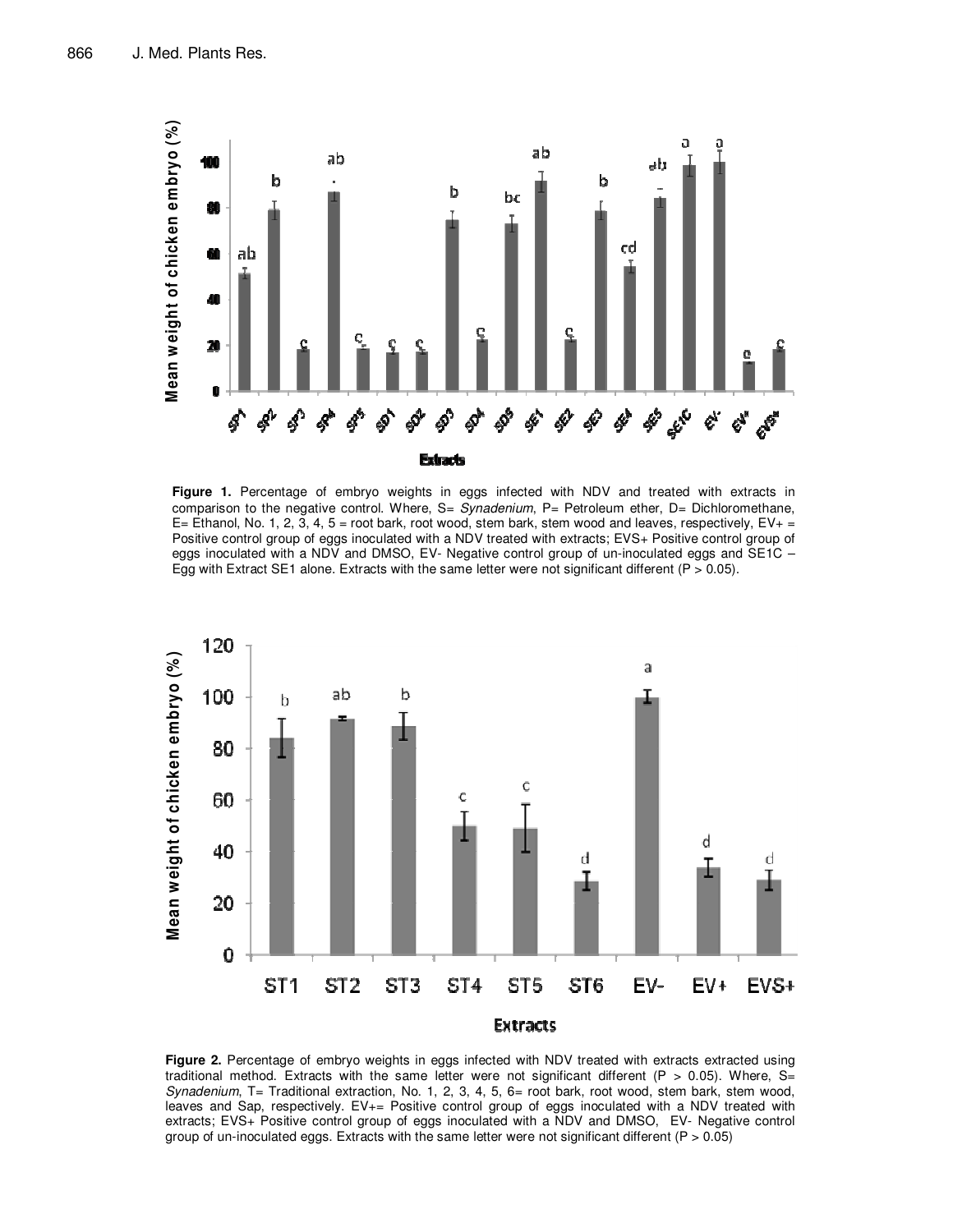

**Figure 3.** Percentage Reduced Viral Load due to HA test. Where, S= *Synadenium*, T= Traditional extraction, P= Petroleum ether, D Dichloromethane, E= Ethanol; No. 1, 2, 3, 4, 5, 6 = root bark, root wood, stem bark, stem wood, leaves and Sap, respectively



**Figure 4.** Graph of HA titre endpoint reading against %MEW. Whereas MEW is the mean embryo weight.

technique (Figure 4).

#### **Dose dependent study**

The results from the dose dependent study done using SE1 at concentrations ranging from 0.05 to 0.3 mg/ml are indicated in Figure 5. The highest %MEW was observed at concentration of 0.1 mg/ml implying higher activity. Deaths of embryos at 20% were observed after 72 h at 0.3 mg/ml.

# **DISCUSSION**

This study has demonstrated for the first time the activity of S*. glaucescens* extracts against NDV while relating the embryo weight and the viral load. The extract was considered active if it inhibited virus replication in the embryo cells thus allowing embryo growth, also if the extract reduced or decreased the viral load in ECE and thus preventing the death of embryo. The invasion of the NDV into the embryo cell is enabled by the functioning of the fringe of glycoprotein spikes present on the virus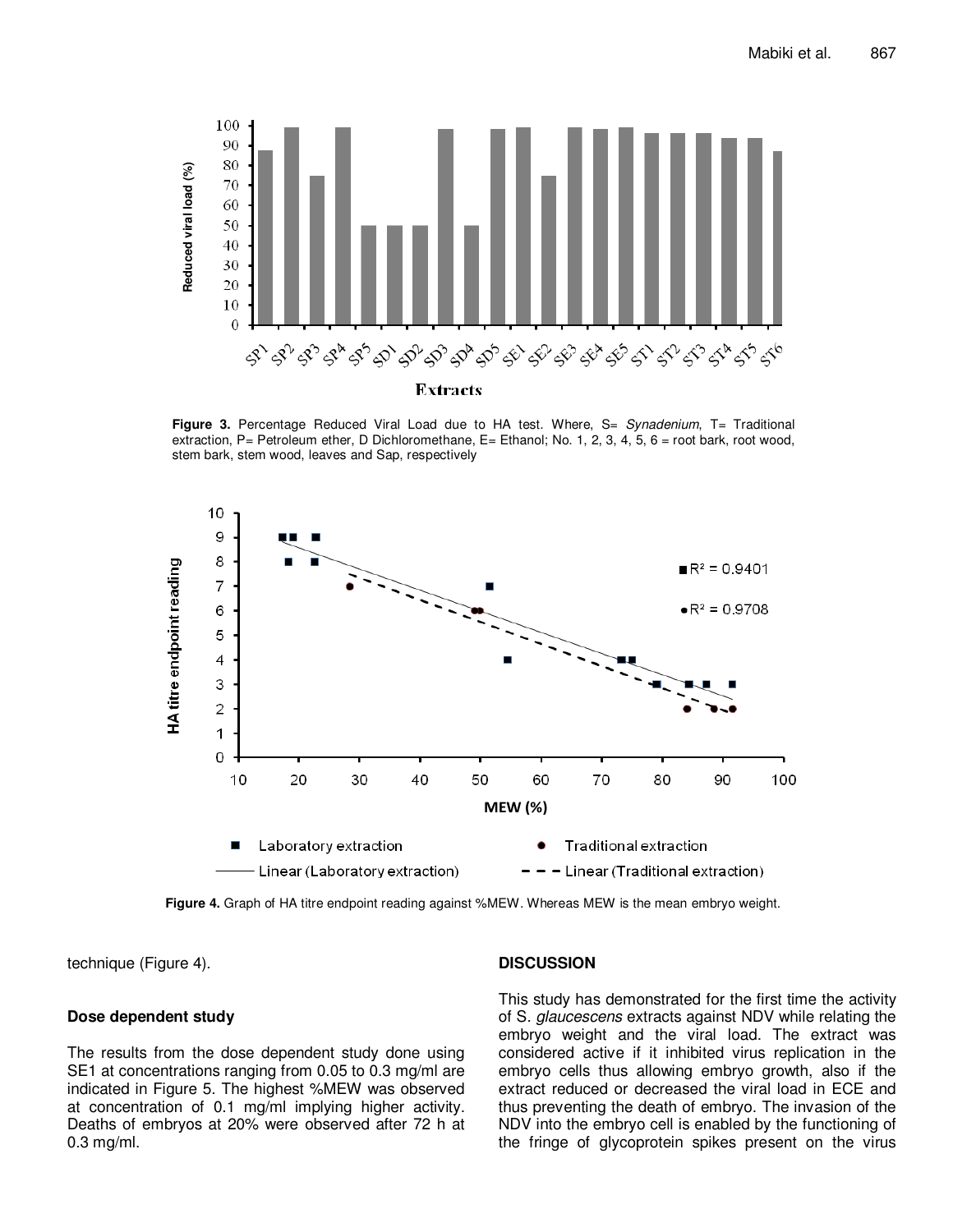

**Figure 5.** A dose dependent study using the ethanolic extract (SE1). Concentration of extracts with the same letter were not significant different (*P* > *0.05*).

envelope (Young et al., 2002) and the replication of viruses inside the cytoplasm of embryo cells causes a disease. Their mechanisms of causing diseases are always based on the replication capacity using the embryo cell metabolic pathways, which mostly leads to cell deaths or suffering to death for multicellular organisms (Hightower and Brant, 1974; Wakamatsu et al., 2006).

The goal of antiviral search is the discovery of antiviral agents that are specific for the inhibition of viral multiplication without affecting normal cell division. The extracts of *S. glaucescens* as presented in this study have demonstrated the ability to inhibit the viral multiplication without significantly affecting normal cell division. The continuation of embryo growth unveiled by increase in weight and organ formation in NDV challenged ECE implies that the extracts could potentially interfere the viral replication cycle either by blocking one point of propagation mechanisms inside the cells, prevent the invasion mechanism or kill the virus in the inoculate. The ability demonstrated by more than 80% of the extracts reducing the HA titre by more than 50% (Figure 3) shows that the extracts can inhibit the replication of virus. The fact that HA titre correlated strongly and negatively with the %MEW (Figure 4) with  $R^2$  of 0.94 and 0.97, indicate that the extracts were highly responsible with inhibiting the multiplication of virus in the embryo without affecting the growing embryo cells. The significant difference in %MEW for different extracts could be attributed to the diversity of compounds in the extracts. Each extract had a different degree of inhibitory activity and specificity against the virus and/or its essential enzymes. The ethanolic extracts prepared by the LSE (SE1, SE3, SE4, SE5) and water extracts from TE method (ST1, ST2 and ST3), were more active as compared to other extracts. Water is a common extraction solvent in traditional

treatment and contains mainly polar compounds unlike the ethanolic extracts which are more refined. In other studies, the phytochemical analysis of the water extracts of the *S. glaucescens* leaves indicated the presence for tannins, triterpenoids and coumarins while the methanol extract showed the presence of steroids, triterpenes and anthocyanins and the ether extract contained carotenoids, steroids, triterpenoids and volatile oils (Neuwinger, 1994). These compounds are reported to have antiviral activity (Jassim and Naji, 2003), and could have shown slightly higher activity due to synergistic effect. Viral infections are usually accompanied by a variety of symptoms not necessarily due to the virus directly, but associated immune functions and other important metabolic pathways, thereby, influencing multiple physiological parameters (Mohamed et al., 2010). It is possible that there are other ingredients in a plant preparation that help to control the virus such as immune modulation and tissue healing among others which justifies why traditional treatments involves preparation of concoction of different plants to attain the maximum beneficial effect of a medicinal plant preparations (Gessler et al., 1994). However, the water extract is hard to handle in isolating pharmacologically active compounds for drug discovery research, because it needs more sophisticated instrumentation not available in many developing laboratories (Rukunga et al., 1990).

The ethanolic extracts from the LSE method are more purified with specific concentration; thus, present a better candidate for further research on drug discovery as perceived from this study. The root barks extract SE1 have shown activity at minimum concentration of 0.1 mg/ml. The extract was denoted as ST1 in water extraction and presented higher activity (88.9% and reduced HA titre of 99.6%) despite the different methods of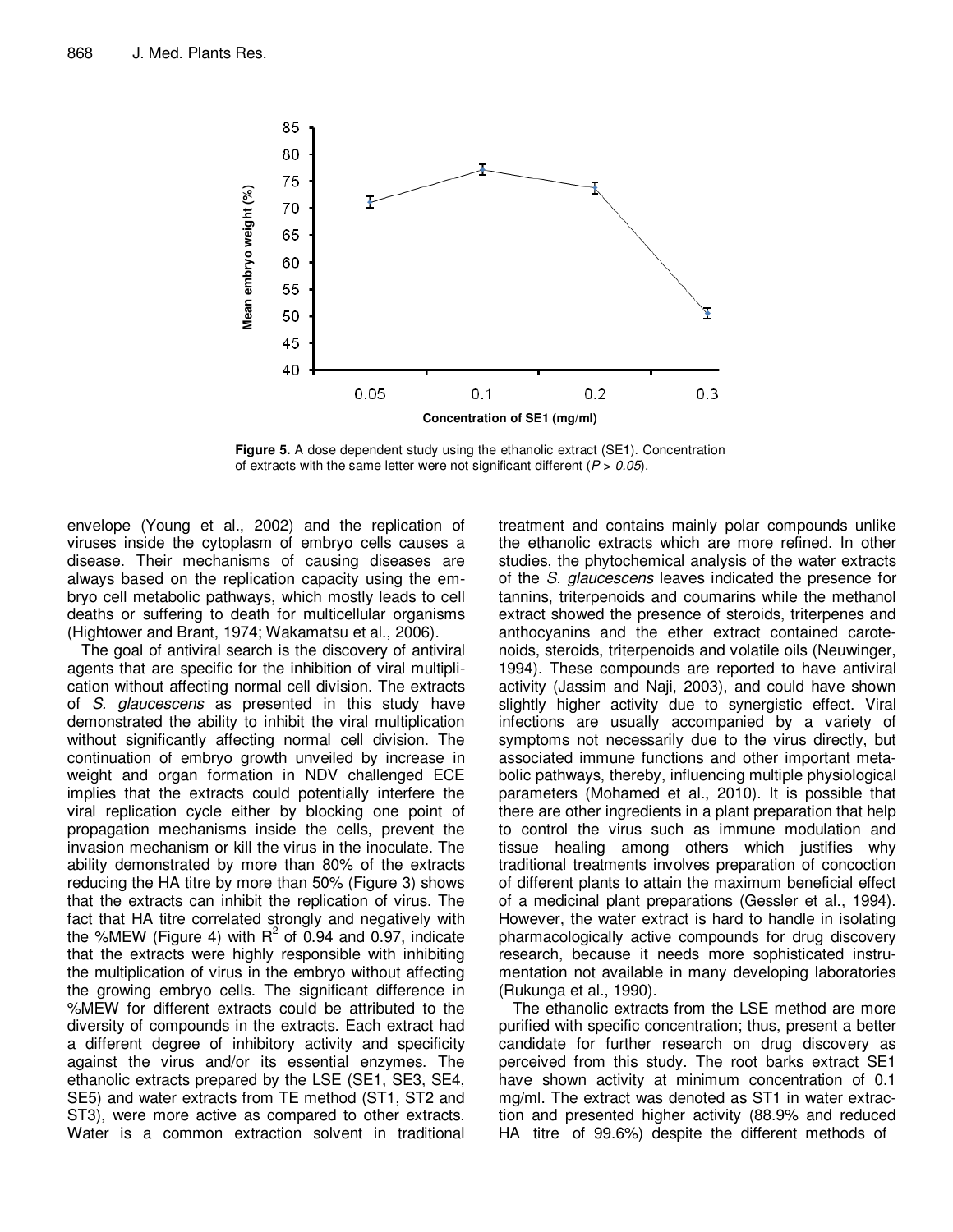preparation. Preliminary phytochemical screenings of SE1 indicated the presence of polyphenolic and sugar moiety compounds (unpublished data). The presence of compounds with sugar moiety is not new within the *Synadenium* genus and these could have contributed to activity of the extracts. Rukunga et al. (1990) isolated the glucoside compound from the stem and the leaves of *S. glaucescens* and glucopyranoside compound was isolated from *Synadenium pereskiifolium* (Kerstin et al., 1991), both compounds were pharmacologically active. Though the mechanism of action of SE1 is not known, the mechanisms of the nucleosides in preventing viral replication are known (Jassim and Naji, 2003). The sugar moiety is the main building block of nucleoside analogues which are used as antiviral drugs of the nucleoside reverse transcriptase inhibitor groups. These interrupt the formation of viral DNA from RNA by substituting a lookalike analogy that resembles nucleosides (building blocks) used by the virus to synthesize DNA thus blocking the viral replication. The polyphenols act principally by binding to the virus and/or the protein of the host cell membrane and thus arrest absorption of the virus (Van den Berghe et al., 1986). The high activity of the ether extracts SP4 and SP2 could have been attributed by the presence other antiviral active compounds such as steroids, triterpenes and anthocyanins carotenoids, triterpenoids which have been reported present in this plant species (Neuwinger, 1994; Jassim and Naji, 2003).

Antiviral drug specificity to the pathogen is very vital in searching for antiviral drugs. The selectivity of the extracts SP3, SP5, SD1, SD2, SD4 and SE2 was poor and thus they demonstrated toxicity towards both the virus and embryo. The %MEW due to their treatment was not significant to the positive control ( $P > 0.05$ ) (Figure 1) and could reduce the viral by 50% (Figure 3). Higher death rate of embryo up to 70% in four days of observation were contributed with mainly the D extracts which imply being more toxic than other extracts. The toxicity of these extracts could be attributed by the presence of phorbol esters reported in the family Euphorbiaceae and the genus *Synadenium* (Gunjan et al., 2007). The fact that these were toxic to the virus they can be used in biosecurity measure as natural disinfectants for decontamination purposes. With the LSE method, these toxic components were separated from the safer and active extracts, unlike the water extraction which is common among traditional treatments which gives a credit to the method especially when considering safety issues.

# **Conclusion**

This study has demonstrated for the first time the antiviral potential of the extracts of *S. glaucescens*. The results indicate clearly that the plant contains antiviral chemical constituents against ND virus which was shown by the strong negative correlations between the %MEW of the harvested embryo and their HA titres. The polar root bark extracts have indicated more activity despite the extraction method used. The laboratory sequential extraction was able to separate the toxic and the safer content of the compounds. These findings validate the ethnoveterinary uses of the plant and demonstrate a high potential and feasibility of using *S. glaucescens* extracts for treatment and control of ND especially in rural areas where conventional disease management options are limited. This study stands as a stepping stone towards further research on antiviral drug search from *S. glaucescens.*

#### **ACKNOWLEDGEMENTS**

The authors wish to thank Carnegie Regional Initiative in Science and Education (RISE) African Natural Products Training Network (CR-AFNNET) for funding this research, Faculty of Veterinary Medicine and the Faculty of Science of Sokoine University of Agriculture for facilitating the study. Sincere appreciation to Mr. Jonas Fitwangile for technical assistance and Mtulingala village community for ethnobotany knowledge and plant collection assistance.

#### **REFERENCES**

- Buza JJ, Mwamuhehe HA (2001). Country report: Tanzania. In: Alders, R.G. and Spradbrow, P.B. ed. SADC Planning Workshop on Newcastle Disease Control in Village Chickens. ACIAR Proceed. 103:38–42.
- Chhabra SC, Uiso FC, Mshiu EN (1984). Phytochemical screening of Tanzanian medicinal plants. J. Ethnopharmacol. 11(2):157-179.
- Gessler MC, Nkunya MHH, Mwasumbi LB, Heinrick M, Tanner M (1994). Screening of Tanzanian medicinal plants for antimalarial activity. Acta Trop. 56:65-77.
- Goel G, Makkar HP, Francis G, Becker K (2007). Phorbol esters*:*  structure*,* biological activity, and toxicity in animals. Int. J. Toxicol. 26:279–288.
- Hightower LE, Brant MA (1974). Protein synthesis in Newcastle disease virus-infected chicken embryo cells. J. Virol. 13:788-800.
- Jassim SAA, Naji MA (2003). Novel antiviral agents: a medicinal plant perspective. J. Appl. Microbiol. 95:412–427.
- Kerstin HK, Kenne L, Rukunga GM, Samuelsson G, Kofi-Tsekpo WM (1991). Chemical Characterization of Pharmacologically Active Compounds from *Synadenium Pereskiifolium.* Traditional Medicinal Plants, Dar Es Salaam University Press p. 391.
- Kloos H, Thiongo FW, Ouma JH, Butterworth AE (1987). Preliminary Evaluation of Some Wild and Cultivated Plants for Snail Control in Machakos District, Kenya. J. Trop. Med. Hyg. 90:197-204.
- Komba EVG, Mbyuzi AO, Mulangila RCT (2012). Adoption of I2 Vaccine in Immunization of Village Chickens against Newcastle Disease Virus in Southern Tanzania: Immune Status of Farmer Vaccinated Birds. J. Agric. Sci. 4(4):23-28.
- Mabiki FP, Mdegela RH, Mosha RD, Magadula JJ (2011). Towards Commercialization and Sustainable Utilization of *Synadenium*  glaucescens in Iringa Region, Tanzania. A Paper presented at the 8<sup>th</sup> TAWIRI Scientific Conference.
- Mohamed IE, Nur El, Abdelrahman ME (2010). The antibacterial, antiviral activities and phytochemical screening of some Sudanese medicinal plants. Eur. Asia J. Biol. Sci. 4:8-16*.*
- Neuwinger HD (1994). African Ethnobotany, Poisons and Drugs. Chapman, Hall p. 521.